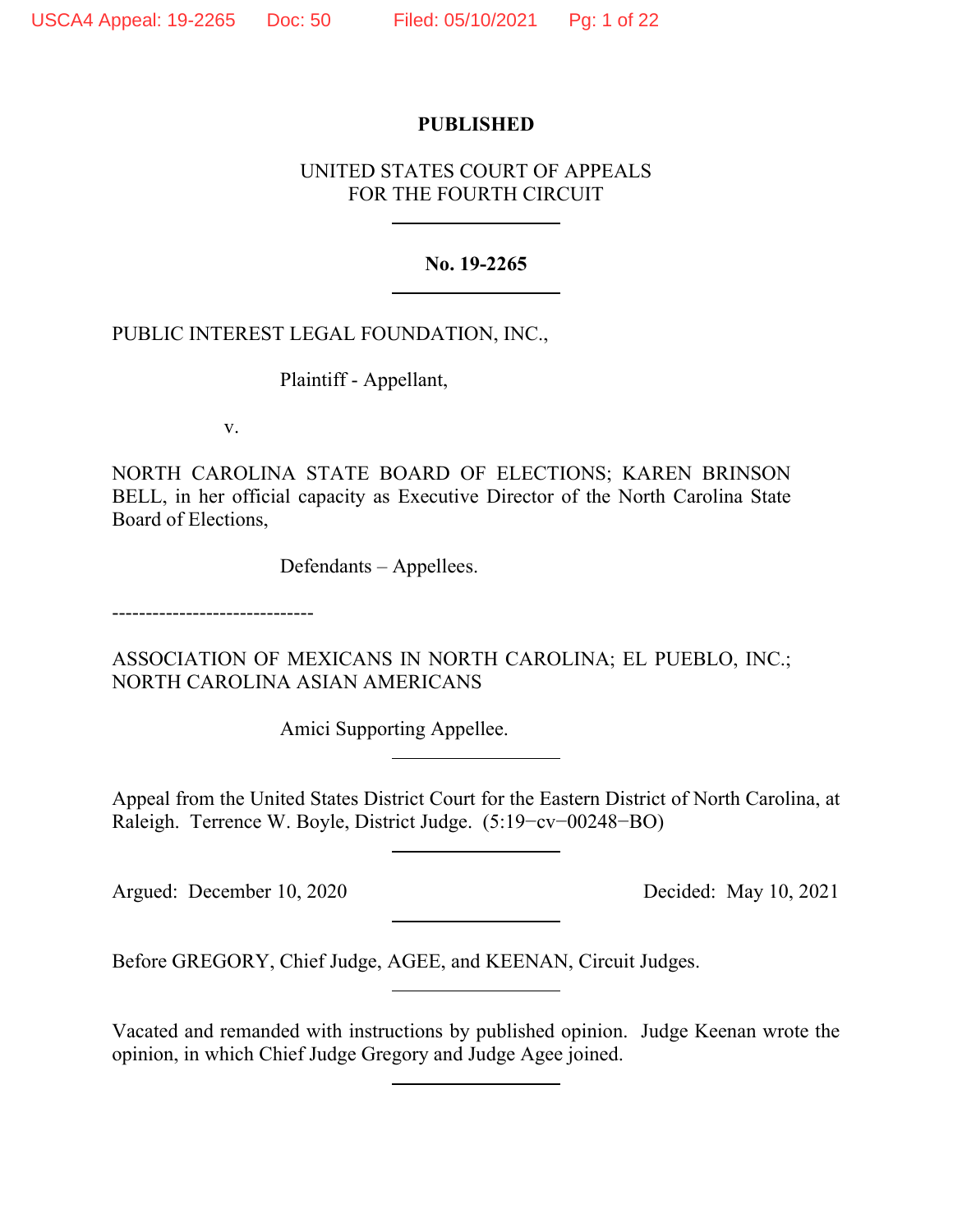**ARGUED:** William Earl Davis, FOLEY & LARDNER LLP, Jacksonville, Florida, for Appellant. Ryan Y. Park, NORTH CAROLINA DEPARTMENT OF JUSTICE, Raleigh, North Carolina, for Appellees. **ON BRIEF:** Noel H. Johnson, Kaylan L. Phillips, PUBLIC INTEREST LEGAL FOUNDATION, Indianapolis, Indiana, for Appellant. Joshua H. Stein, Attorney General, Caryn Devins Strickland, Solicitor General Fellow, Paul M. Cox, Special Deputy Attorney General, NORTH CAROLINA DEPARTMENT OF JUSTICE, Raleigh, North Carolina, for Appellees. Allison Riggs, Jeffrey Loperfido, SOUTHERN COALITION FOR SOCIAL JUSTICE, Durham, North Carolina; Donald Salzman, Geoffrey Wyatt, Kathleen Shelton, Desislava Kireva, Washington, D.C., for Amici Association of Mexicans in North Carolina, Inc., El Pueblo, Inc., and North Carolina Asian Americans.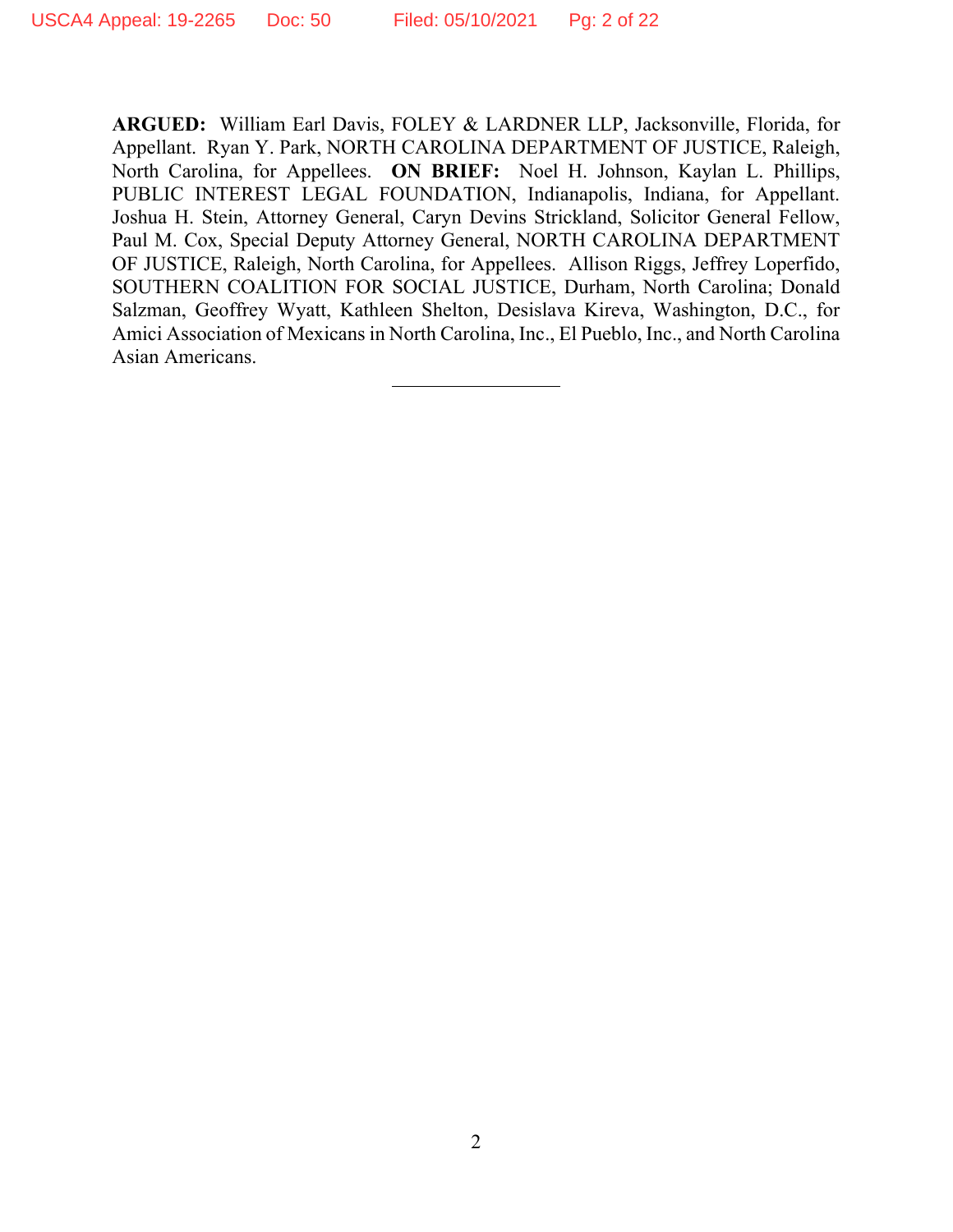### BARBARA MILANO KEENAN, Circuit Judge:

In this appeal, we consider whether the district court erred by dismissing under Federal Rule of Civil Procedure 12(b)(6) the plaintiff's claim against the executive director of the North Carolina State Board of Elections (the Board, or the state Board) alleging a violation of the disclosure provision in the National Voter Registration Act of 1993 (the NVRA), 52 U.S.C. § 20507(i)(1). The plaintiff, the Public Interest Legal Foundation, Inc. (the Foundation), sought disclosure of broad categories of documents related to the identification of North Carolina voter registrants whom the Board had identified as potentially failing to satisfy the statutory citizenship requirement. *See* N.C. Gen. Stat. §§ 163-54, 55(a) (together explaining that United States citizenship is a requirement for registration and voting in North Carolina). The district court dismissed the complaint, concluding that the Foundation failed to state a claim under the NVRA based on the sensitive nature of the information sought and the potential for abuse.

Upon our review, we hold that the district court erred in dismissing the complaint at this stage of the proceedings. Because discovery was not conducted, we cannot discern on this record whether the Foundation may be entitled to disclosure of some of the documents requested. We therefore remand the case to the district court for further consideration of the documents subject to four restrictions excluding from disclosure: (1) information precluded from disclosure by the Privacy Act of 1974, 5 U.S.C. § 552a(b) (the Privacy Act), and the Driver's Privacy Protection Act of 1994, 18 U.S.C. § 2721(c) (the Driver Protection Act); (2) information obtained from confidential federal databases under the United States Department of Homeland Security's Systemic Alien Verification for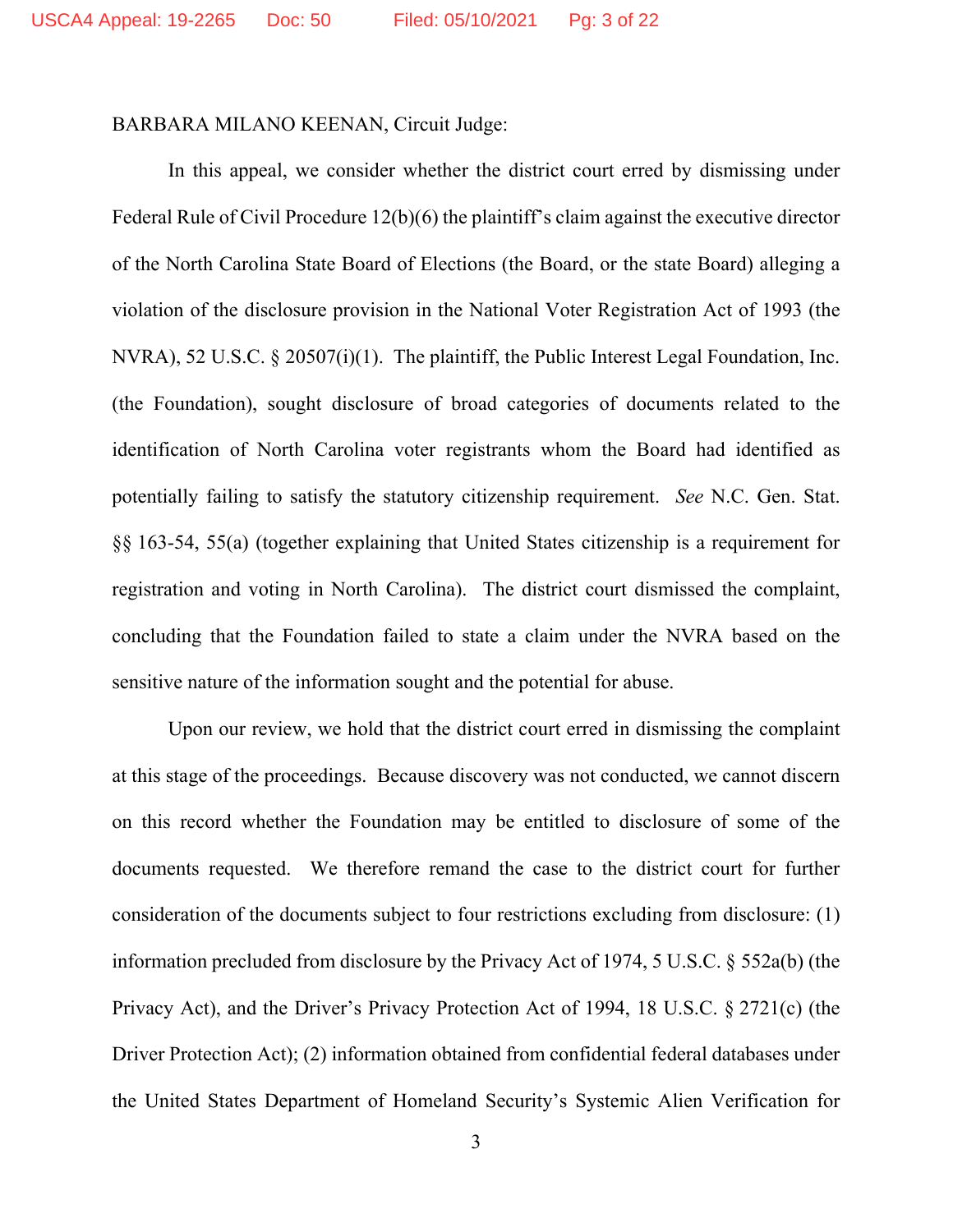Entitlements system (the SAVE system) that is otherwise protected from disclosure by statute or by the Board's agreement with the Department regarding confidentiality; (3) any requested voter registration applications, or the names affiliated with those applications, that are subject to protection as part of any prior or current criminal investigation; and (4) the identities and personal information of individuals who potentially committed criminal offenses, including those who later were determined to be United States citizens, which must be redacted from any documents ultimately released as sensitive information vulnerable to abuse. We therefore vacate the district court's judgment and remand for further proceedings.

### I.

The Foundation is a "public interest organization" that "seeks to promote the integrity of elections nationwide," using public records laws to gather information about voters and producing "reports, articles, [and] blog and social media posts" to advance its mission. The Foundation has requested information from boards of elections in other jurisdictions and has publicized information from those sources in the national media.

In 2018, the Foundation requested documents under the NVRA's disclosure provision, 52 U.S.C.  $\S 20507(i)(1)$  (the disclosure provision), from five county boards of elections in North Carolina (the county boards). That provision requires states to "make available for public inspection . . . all records concerning the implementation of programs and activities conducted for the purpose of ensuring the accuracy and currency of official lists of eligible voters." 52 U.S.C.  $\S 20507(i)(1)$ .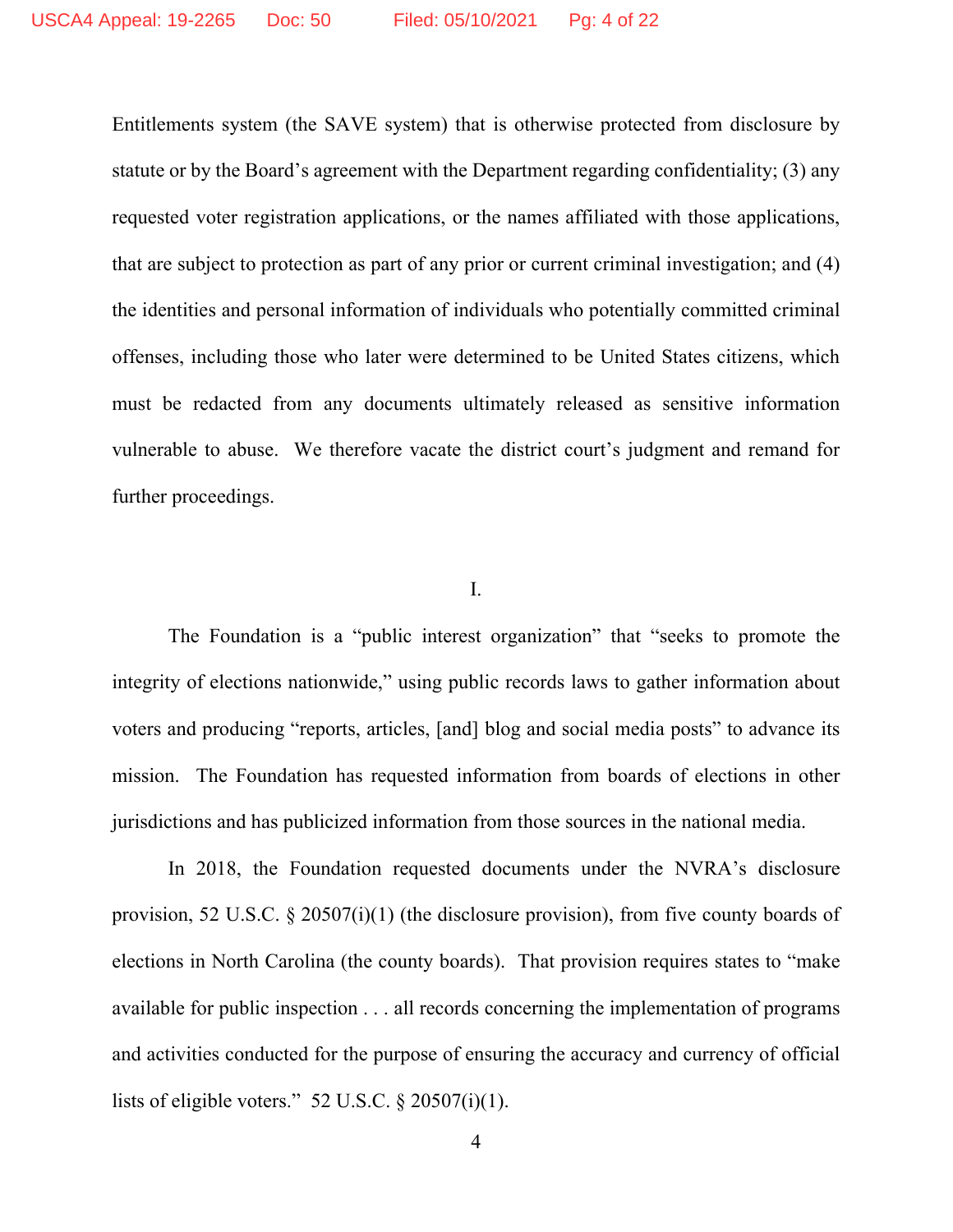In its requests to the county boards, the Foundation listed wide-ranging categories of documents concerning "the actions county election officials have taken to identify and cancel registrations belonging to individuals who do not satisfy the citizenship requirements for voting." The Foundation requested:

[] Documents regarding *all registrants who were identified* as *potentially not satisfying the citizenship requirements* for registration from any official information source, including *information obtained from the various agencies* within the U.S. Department of Homeland Security, North Carolina Department of Motor Vehicles, and from the [state Board] since January 1, 2006[, and] all documents that provide the name of the registrant, the voting history of such registrant, the nature and content of any notice sent to the registrant, including the date of the notice, the response (if any) of the registrant, and actions taken regarding the registrant's registration (if any) and the date of the action . . . .

[] All documents and records of communication received by your office from registered voters, legal counsel, claimed relatives, or other agents since January 1, 2006 requesting a removal or cancellation from the voter roll for any reason related to non-U.S. citizenship  $\dots$ <sup>1</sup> (emphasis added).

The Foundation further specified that it requested "completed voter application" forms,

with necessary redactions for social security numbers and signatures, for individuals

"identified as potentially not satisfying the citizenship requirements." Notably, the forms

<sup>&</sup>lt;sup>1</sup> The request also included "[a]ll documents and records of communication received by your office from jury selection officials," that discuss "individuals who claimed to be non-U.S. citizens when attempting to avoid serving a duty call." However, the state Board does not have access to documents related to jury service. *See* Governor Roy Cooper Objections and Veto Message, S. Bill 250 (Nov. 6, 2019), https://webservices.ncleg.gov/ViewBillDocument/2019/6866/0/S250-BD-NBC-8368 (last visited Mar. 11, 2021) (discussing the veto of a bill passed by the North Carolina General Assembly that would have allowed access to jury responses, because such a law would create "a high risk of voter harassment and intimidation and could discourage citizens from voting").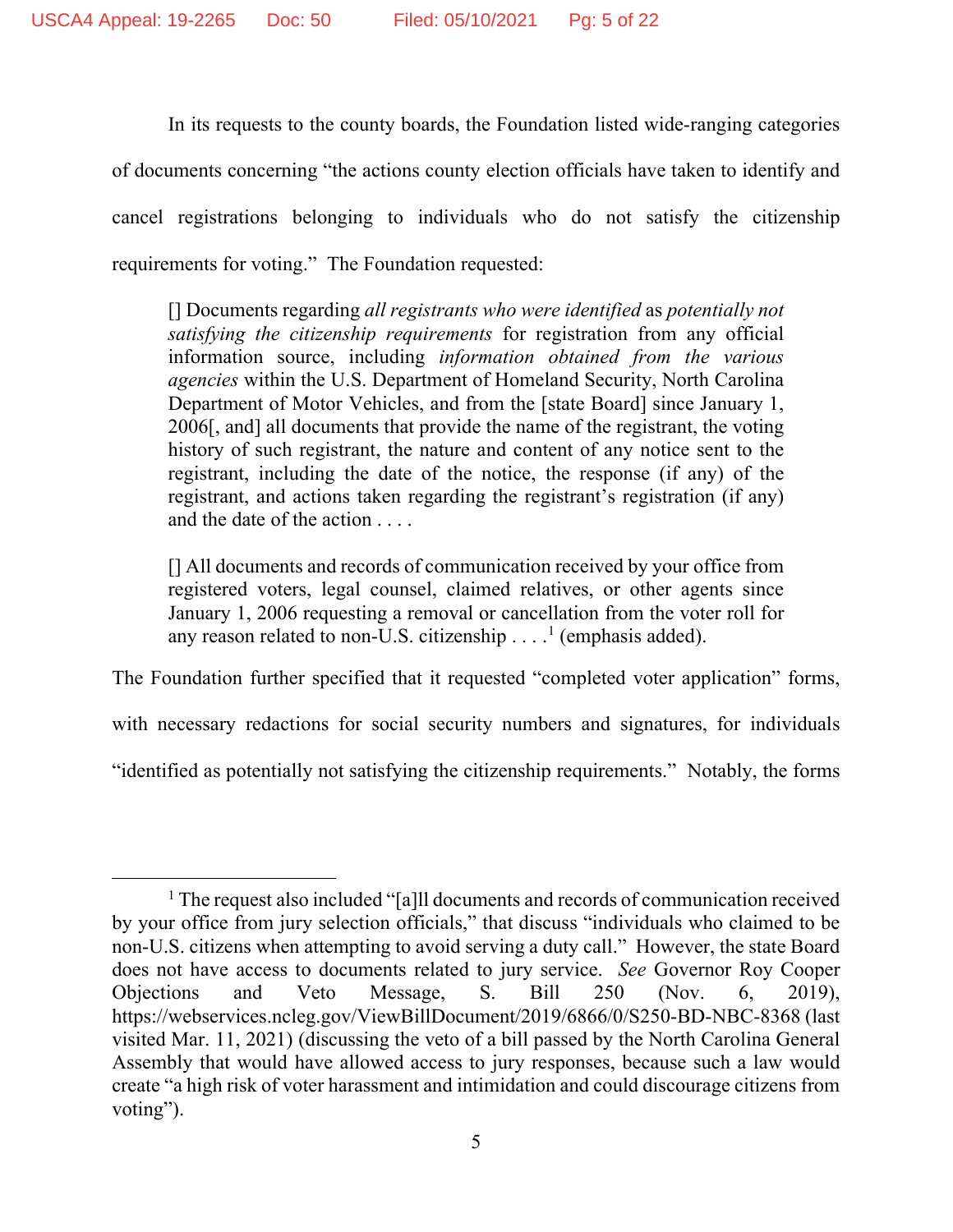ask registrants to "check boxes" to affirm that they satisfy voter eligibility requirements, including that the registrants are United States citizens.

The state Board ultimately contacted the Foundation about its requests made to the county boards. The Foundation maintained that the Board was "in violation of the NVRA for failure to permit inspection and photocopying of public records as required by 52 U.S.C. § 20507(i)." According to the Foundation, it could enforce compliance with its request by filing suit under the NVRA in federal court. *See id.* § 20510(b) (providing a private right of action if a violation of the NVRA is "not corrected within 90 days after receipt of a notice" or, if the violation "occurred within 30 days before" a federal election, no notice is required before filing a civil action for enforcement).

After receiving this notification, counsel for the state Board responded to the Foundation by letter and provided several documents. The Board directed the Foundation to records publicly available on the Internet regarding "list maintenance activities as to each registered voter," which records are updated weekly and list the individuals removed from the voter roll, the reason for that removal, and the date of removal. Also, the Board informed the Foundation that it could find online voter participation history for all voters in North Carolina.

The Board provided to the Foundation a "Post-Election Audit Report," issued in April 2017, regarding the 2016 general election (the 2016 Audit). The 2016 Audit explained the Board's three-step process of confirming the citizenship of voter registration applicants. First, the Board compares its information with data from the North Carolina Division of Motor Vehicles (the DMV) regarding driver's licenses that were issued with a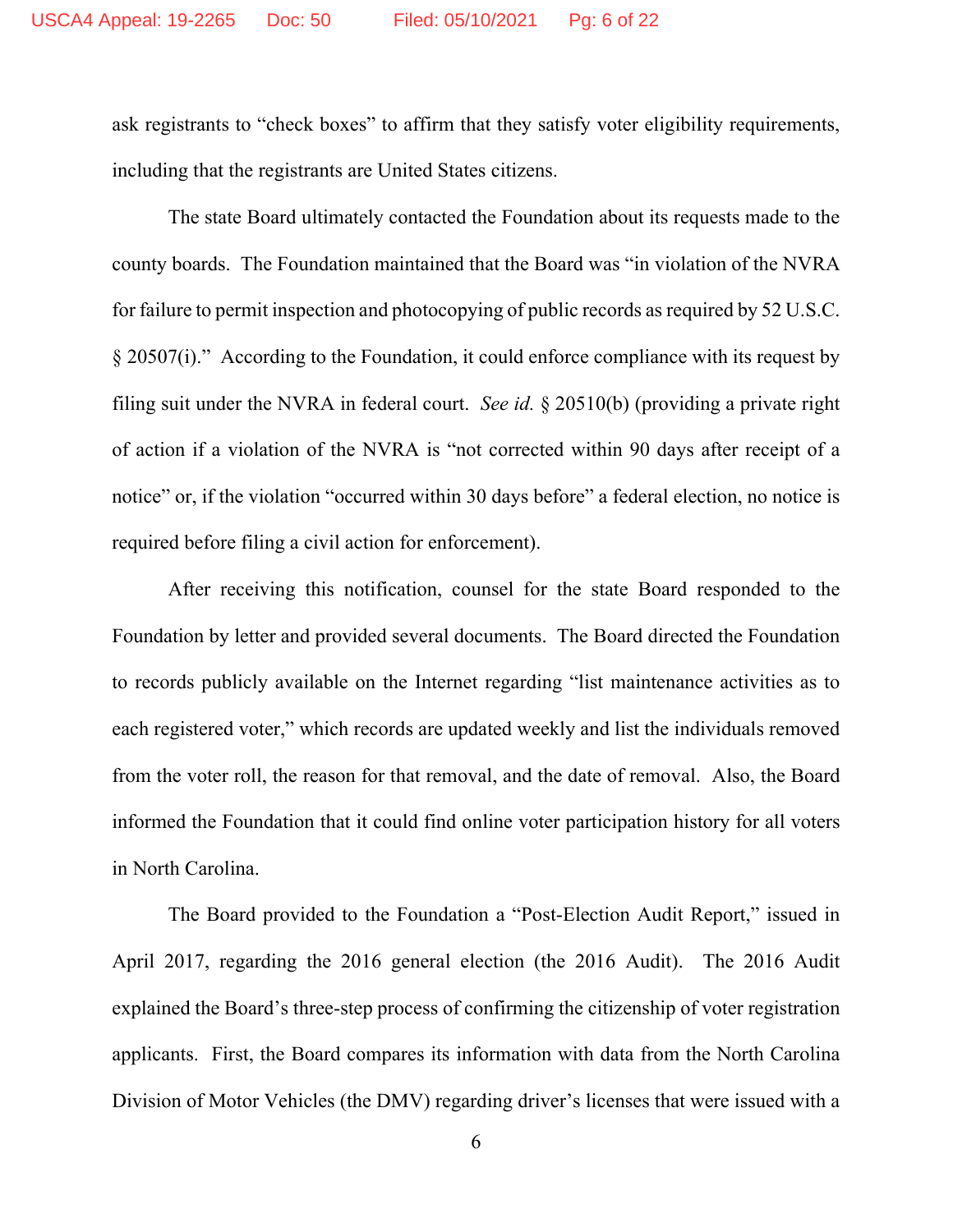restriction code indicating that an individual is not a citizen. Second, the Board obtains information from the SAVE system federal database. The SAVE system allows the Board to access confidential databases maintained by the United States Citizenship and Immigration Service (USCIS), located within the Department of Homeland Security, to view immigration-related records.

After consulting these sources of information, the Board found that the DMV and SAVE information had a high rate of inaccuracy. The Board determined that 97.6% of persons identified by the DMV as noncitizens, in fact were citizens, and that about 75% of individuals who later provided proof of citizenship continued to be listed as noncitizens in the SAVE system. Thus, in the third step of its investigation into registrants' citizenship status, the Board communicates with individual registrants to request certification of their citizenship by evidence of an "official document," such as a birth certificate, passport, or certificate of naturalization. In this communication, the Board informs the recipient that it is a crime under North Carolina law for a noncitizen to vote in a state or federal election. *See* N.C. Gen. Stat. § 163-275(1) (establishing that this crime is a *felony* offense); *see also* 18 U.S.C. § 611 (prohibiting aliens from voting in federal elections).

Referencing this verification process, the 2016 Audit showed that 41 noncitizens with legal status to reside in the United States cast ballots, and that 34 voters "provided documents showing [that] they *are* U.S. citizens." At the time the 2016 Audit was released, investigators were "continu[ing] to review 61 additional records" of registrants regarding citizenship eligibility. Notably, about 4.8 million voters cast ballots in the 2016 general election in North Carolina.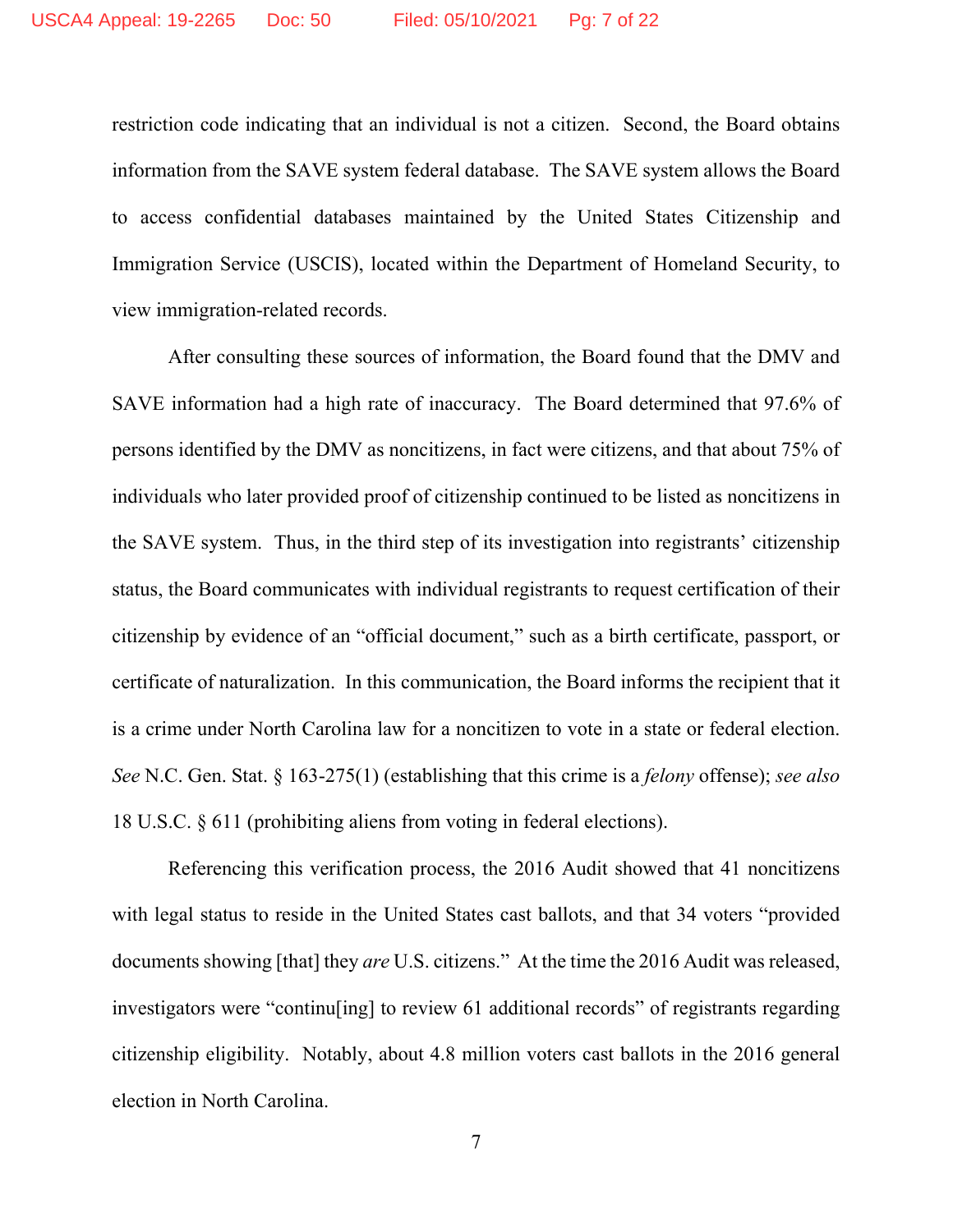In addition to disclosing the 2016 Audit, the Board also provided the Foundation with a 2013 Memorandum of Agreement (MOA) between the Board and USCIS. The MOA with USCIS (1) restricts the Board's ability to use information from the SAVE system to determining voter eligibility, (2) requires written consent from the agencies before disclosing such information, and (3) requires compliance with the Privacy Act to protect requested data.Finally, the Board disclosed to the Foundation memoranda issued by the Board in 2018 and 2019, which had been sent to local boards of elections providing updated information about grand jury subpoenas served on the Board by the United States Attorney's Office. According to those memoranda, the Board and the local boards would be providing the United States Attorney registration records of 789 individuals statewide.<sup>2</sup> Before these memoranda were issued, federal prosecutors had charged 19 individuals in 2018 with registering to vote and voting illegally in North Carolina in the 2016 presidential election.

Although the Board disclosed the above documents describing its process of investigating potential noncitizen registrants, the Board informed the Foundation that it was "unable to disclose the identity of particular individuals in the manner" the Foundation had requested. The Board explained that under the MOA, the Board is required to "protect" the confidentiality of information provided by USCIS "for the purpose of determining the eligibility" of voter registrants. The Board further related that it was prohibited from

 $2$  The memoranda indicated that the subpoenas likely covered documents held by the county boards to which the Foundation made its records request, namely Durham, Forsyth, Guilford, Mecklenburg, and Buncombe counties.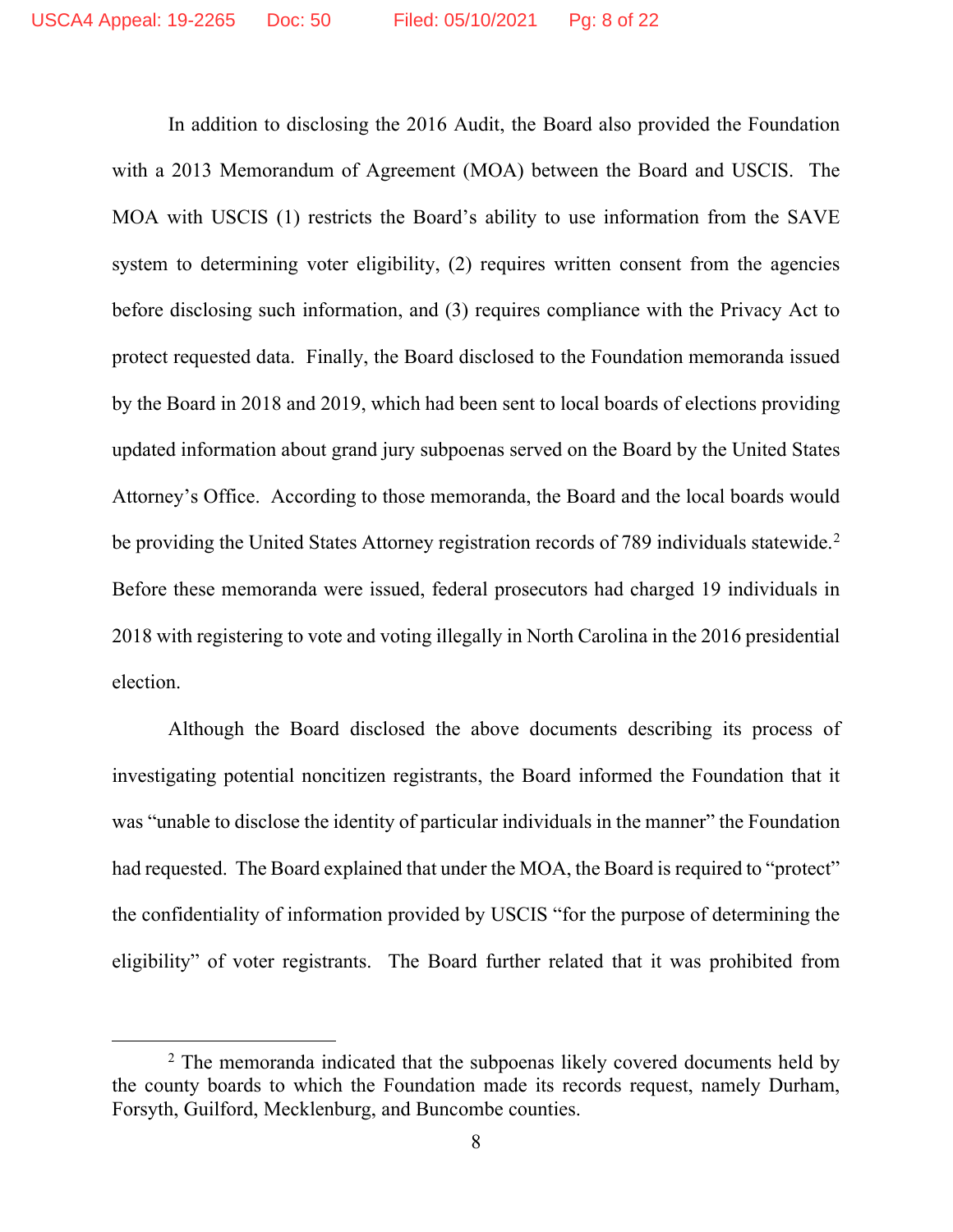disclosing "alien identification numbers" obtained from the DMV, which are protected from disclosure under the Driver Protection Act.

The Board also stated that disclosure of some of the requested documents would violate its duty to protect "the identity of any prior or current registrant that may be subject to review by federal law enforcement," and that the Board and the county boards were "continu[ing] to provide records sought by federal law enforcement." Under North Carolina General Statute  $\S$  163-22(d), the Board is charged with investigating election "frauds and irregularities" and must "report violations of the election laws to the Attorney General or district attorney or prosecutor of the district for further investigation and prosecution."

Unsatisfied with the Board's response, the Foundation filed suit in federal district court against Karen Brinson Bell, in her official capacity as the Executive Director of the state Board.<sup>3</sup> In its complaint, the Foundation alleged that the Board had violated the NVRA's disclosure provision. The Foundation sought a declaratory judgment and an order requiring the Board to comply with the Foundation's broad records request.

In response, the Board filed a motion to dismiss under Rule 12(b)(6) arguing that the requested records were "exempt from disclosure" for the reasons explained above. Additionally, the Board filed an ex parte motion to stay the case, which motion the Board

<sup>&</sup>lt;sup>3</sup> The Foundation also named the state Board as a defendant, but the district court dismissed it as immune from suit under the Eleventh Amendment. The Foundation does not challenge this ruling on appeal.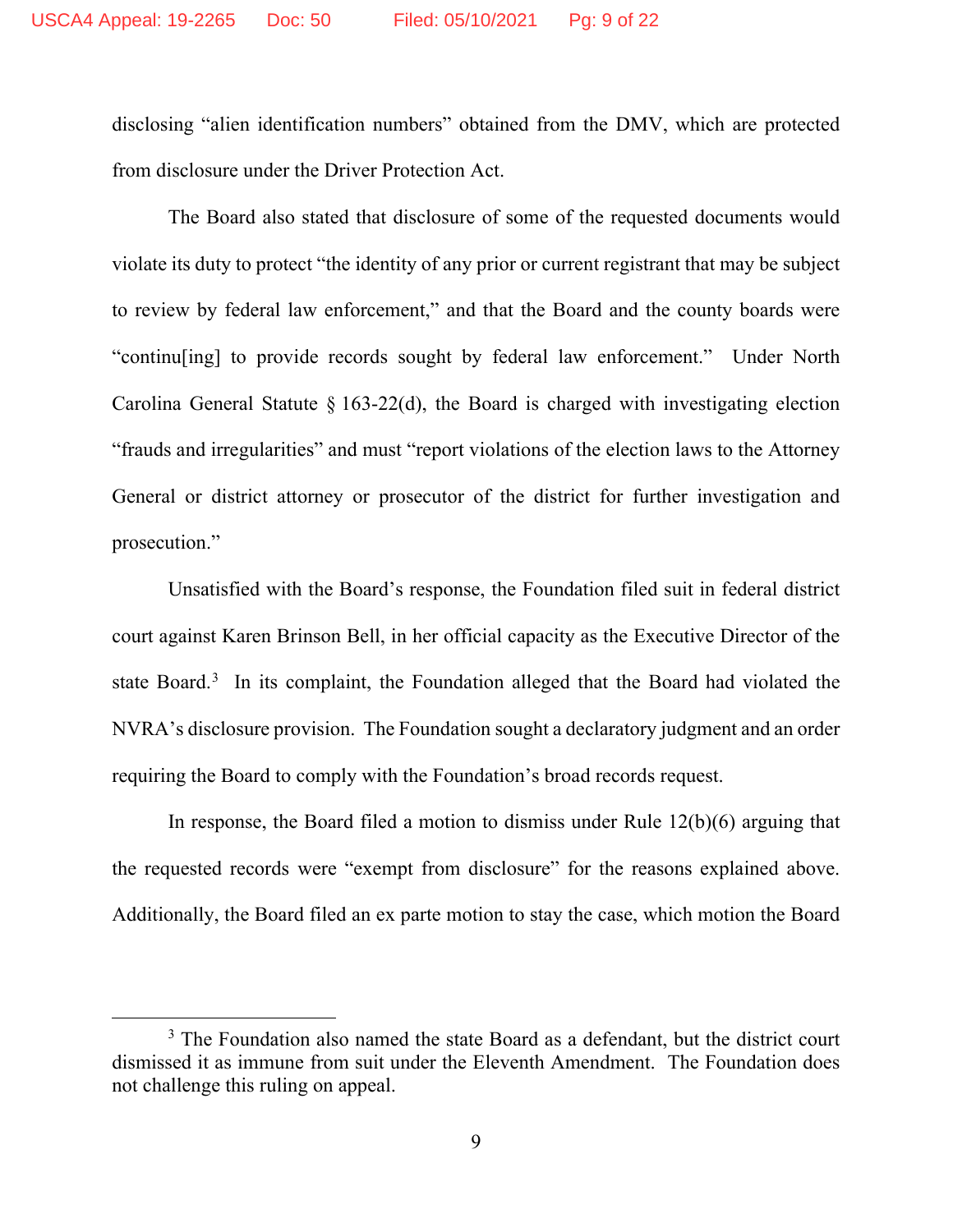sought to seal.<sup>4</sup> The Board asserted that its "motion and memorandum of law discuss matters that are before [the district court] in sealed proceedings relating to sealed criminal investigations and grand jury subpoenas issued pursuant to these investigations."

the district court

granted the Board's motion to dismiss the Foundation's claim. The court concluded that "nothing in the NVRA requires" the release of "uniquely sensitive" information that is "vulnerable to abuse," such as the identity of individuals subject to immigration violations or criminal charges, and documents like passports and birth certificates. Without inspecting any of the documents at issue, the court held that the Foundation's request was not limited to voter registration records but included requests for documents protected by the Privacy Act and the Driver Protection Act. The Foundation appeals from the district court's order of dismissal.

II.

We review de novo the district court's dismissal of the complaint under Rule 12(b)(6), accepting the plaintiff's allegations as true and drawing all reasonable inferences in the plaintiff's favor. *Mason v. Mach. Zone, Inc.*, 851 F.3d 315, 319 (4th Cir. 2017). To survive a motion to dismiss, a complaint must "state a claim to relief that is plausible on

<sup>&</sup>lt;sup>4</sup> We reject the Foundation's assertion on appeal that the district court abused its discretion by permitting the Board to submit these sealed and *ex parte* filings. This Court has reviewed certain sealed documents filed in the district court and affirms that court's handling of these sensitive materials. By separate order, we also grant the Board's motion to seal these materials, which were filed in this Court in a supplemental appendix.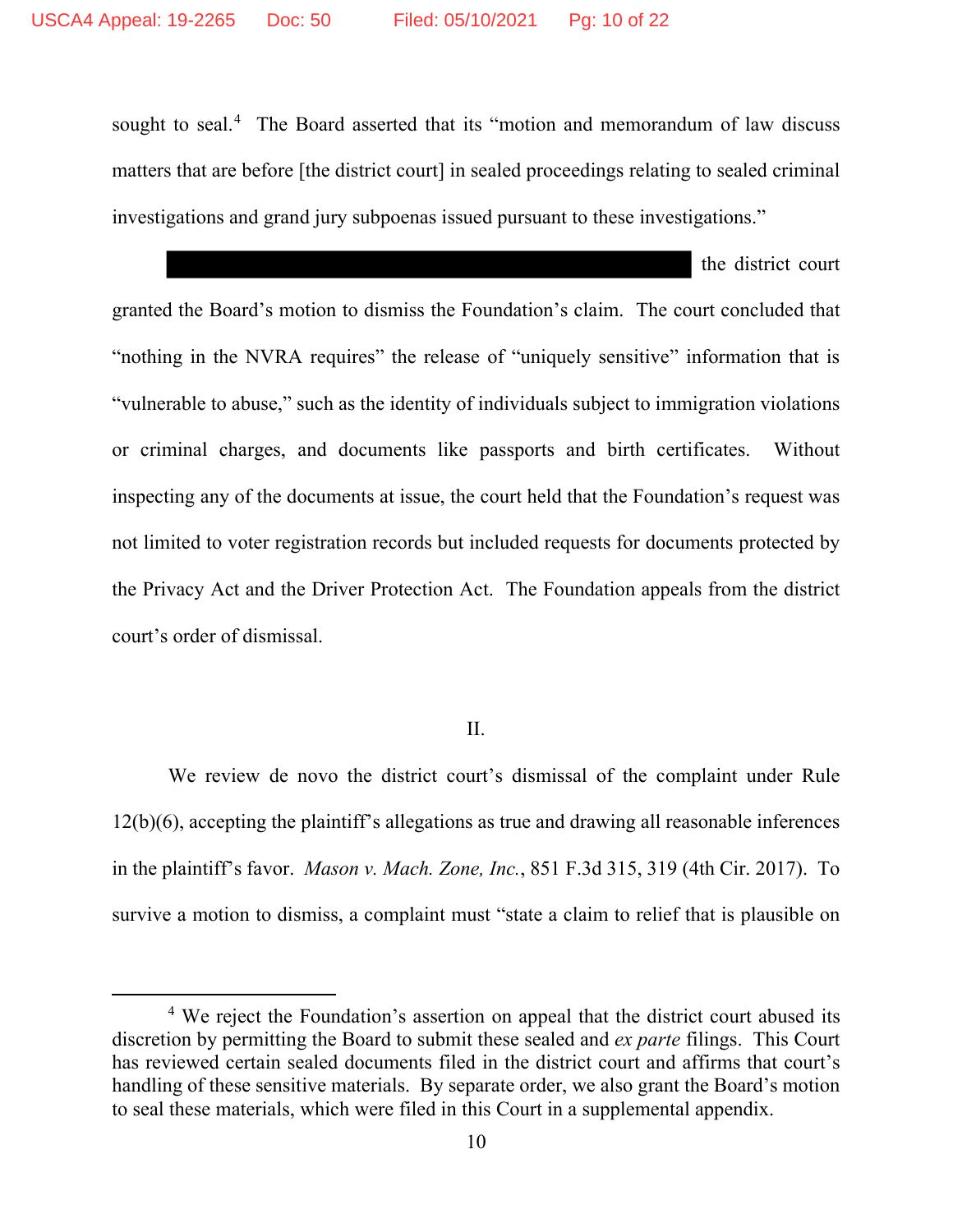its face" to show "that the defendant is liable for the misconduct alleged." *Ashcroft v. Iqbal*, 556 U.S. 662, 678 (2009) (citation omitted).

The Foundation argues that the district court erred in dismissing its claim by failing to enforce the plain language of the NVRA's disclosure provision. Focusing on the phrase "*all* records" in the statute, the Foundation asserts that any documents "concerning [the Board's] noncitizen audit processes" must be made publicly available because those documents necessarily concern the process by which the Board keeps its official voter lists current and accurate.<sup>5</sup> The Foundation further submits that the requested information does not fall within the two exemptions from disclosure listed in the statute. According to the Foundation, the district court "judicially amended" the statute to create an additional

<sup>&</sup>lt;sup>5</sup> In its brief, the Foundation suggests that the Board failed to produce any records pertaining to audits from 2013 and 2014, "even those that merely describe the methodology and results of the audit, without identifying any particular registrant." Because the suit is premised on an underlying failure to provide requested documents, these audit reports could form the basis for alleging a violation of the NVRA only if it is shown that they would have been responsive to one of the Foundation's requests. Nothing in the record shows that the Foundation specifically requested from the Board audit reports for years prior to 2016.

The Foundation's requests, however, are broad enough that the audits *may* have contained some of the requested information. For example, the Foundation's letter to the county boards sought "[d]ocuments regarding all registrants who were identified as potentially not satisfying the citizenship requirements for registration" and "all documents that provide the name of the registrant, the voting history of such registrant, the nature and content of any notice sent to the registrant, . . . the response (if any) of the registrant, and actions taken regarding the registrant's registration (if any) and the date of the action." The complaint incorporates this request in its allegations that the Board violated the NVRA.

On remand, should the Foundation specifically press for disclosure of the 2013, 2014, or other audits in the district court, we leave it to that court to determine in the first instance whether the audits contain requested information and to what extent the privacy concerns at issue with the rest of the materials also apply to the contents of those audits.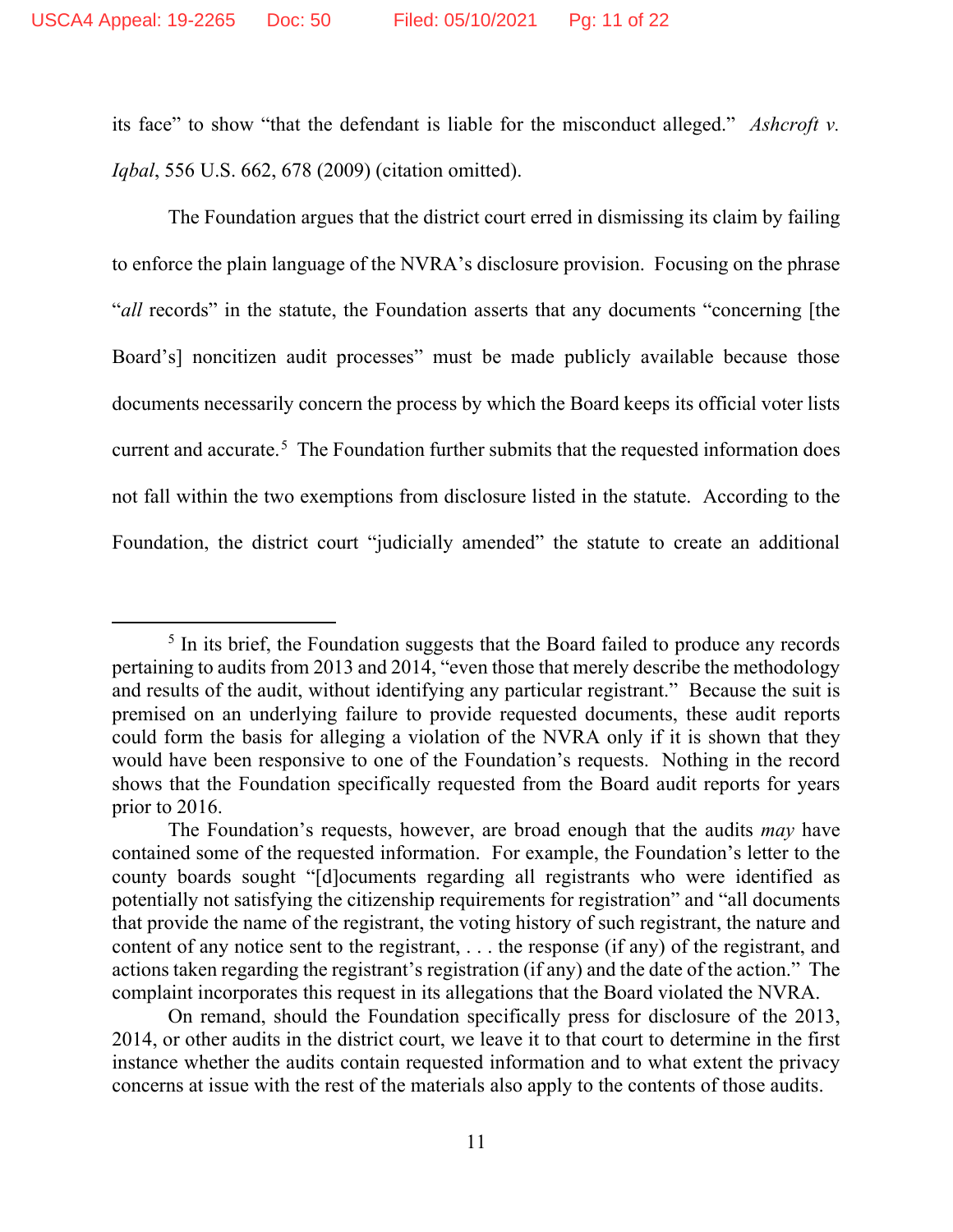exemption, contrary to Congressional intent and inconsistent with this Court's holding in *Project Vote/Voting for America, Inc. v. Long*, 682 F.3d 331 (4th Cir. 2012).

In response, the Board acknowledges that the NVRA was designed as a governmenttransparency statute, but submits that the Board is bound by numerous obligations beyond the NVRA that require maintaining the privacy of certain information. The Board points to its obligations to ongoing federal criminal investigations, the Privacy Act, the Driver Protection Act, and documents obtained through the SAVE system that are otherwise protected from disclosure. Thus, the Board asserts that the district court correctly dismissed the Foundation's complaint under Rule 12(b)(6).

## A.

Although the Foundation is correct that the NVRA's disclosure provision is broad and does not contain an explicit exemption from disclosure for sensitive information subject to potential abuse, we nonetheless agree in large part with the Board's position. Contrary to the Foundation's argument, the term "all records" in the disclosure provision does not encompass any relevant record from any source whatsoever, but must be read in conjunction with the various statutes enacted by Congress to protect the privacy of individuals and confidential information held by certain governmental agencies. *See Goodyear Atomic Corp. v. Miller*, 486 U.S. 174, 184-85 (1988) (explaining that when interpreting statutory provisions, courts "presume that Congress is knowledgeable about existing law pertinent to the legislation it enacts").Likewise, the concerns of confidentiality regarding criminal investigations also must be considered in examining the disclosure provision.*See* Fed. R. Crim P. 6(e)(2)(B)(vii); *cf. Va. Dep't of State Police v.*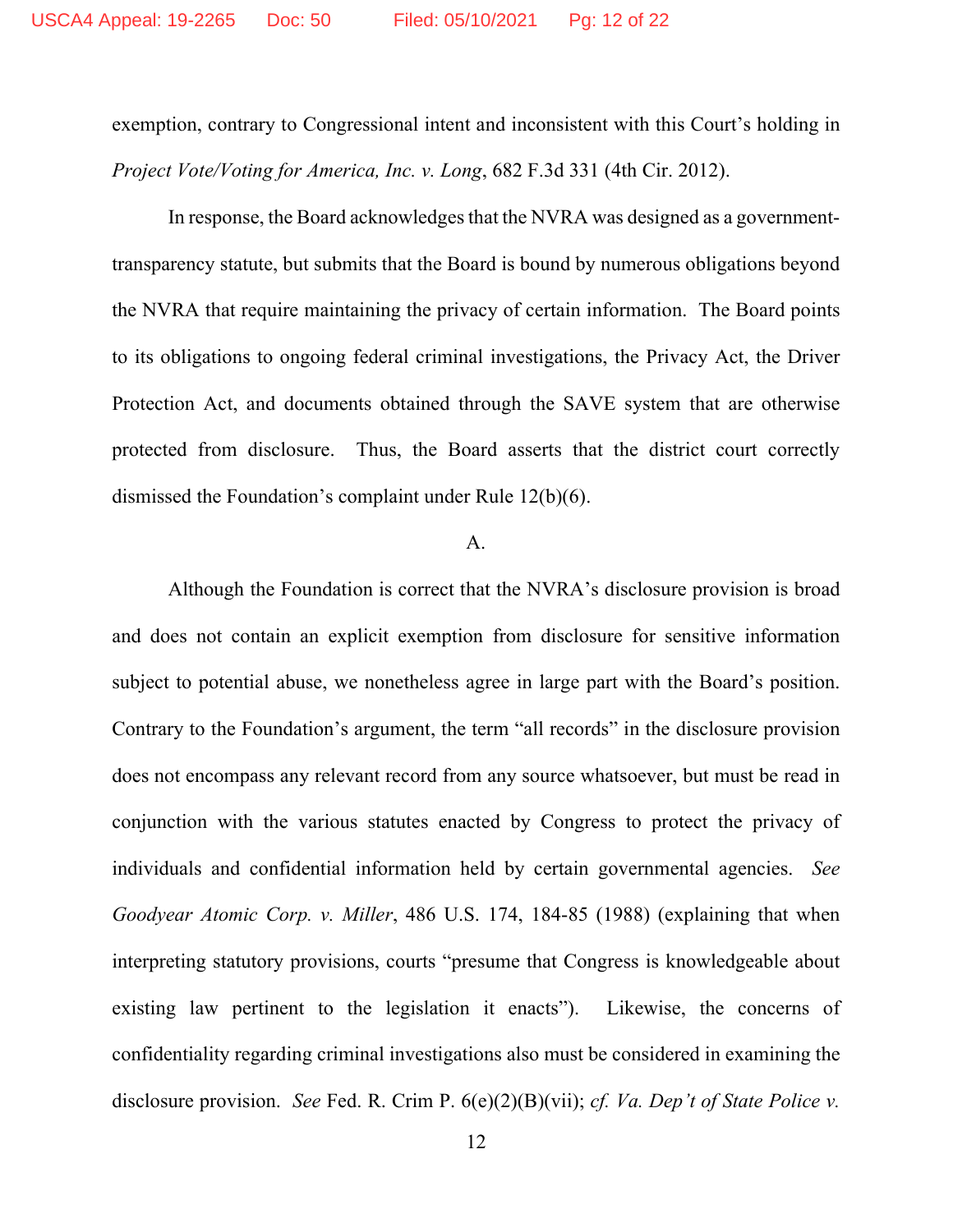*Wash. Post*, 386 F.3d 567, 579 (4th Cir. 2004) (recognizing that "a compelling governmental interest exists in protecting the integrity of an ongoing law enforcement investigation"); *Microfinancial, Inc. v. Premier Holidays Int'l, Inc.*, 385 F.3d 72, 78 (1st Cir. 2004) (discussing district court's discretionary authority to stay civil proceedings in deference to parallel criminal proceedings); *Baumann v. District of Columbia*, 795 F.3d 209, 216 (D.C. Cir. 2015) (explaining government's "weighty interest in preserving confidential information that, if released publicly, could jeopardize the successful conclusion of a criminal investigation"); *United States v. Doe*, 962 F.3d 139, 152-53 (4th Cir. 2020) (after considering facts surrounding request, holding that district court should seal its order referencing defendant's cooperation with government's investigation in other cases based on potential harm to defendant).

With these concerns in mind, we turn to consider the history of the NVRA and its relevant provisions. In enacting the NVRA, Congress explained that the right to vote is a "fundamental right" and that governments must "promote the exercise of that right." National Voter Registration Act of 1993, Pub. L. No. 103-31, § 2, 107 Stat. 77 (codified at 52 U.S.C.  $\S 20501(a)(1)-(2)$ ). Prior to the NVRA's enactment, many states had been removing registered voters from the rolls "merely because they [had] failed to cast a ballot in a recent election." S. Rep. No. 103-6, at 17 (1993). Congress found that these "purge systems" had been used to "violate the basic rights of citizens," particularly members of "minority communities." *Id.* at 18. Accordingly, the stated "purposes" of the NVRA are (1) "to establish procedures" that "increase the number of eligible citizens who register to vote in elections for Federal office;" (2) to permit federal, state, and local governments to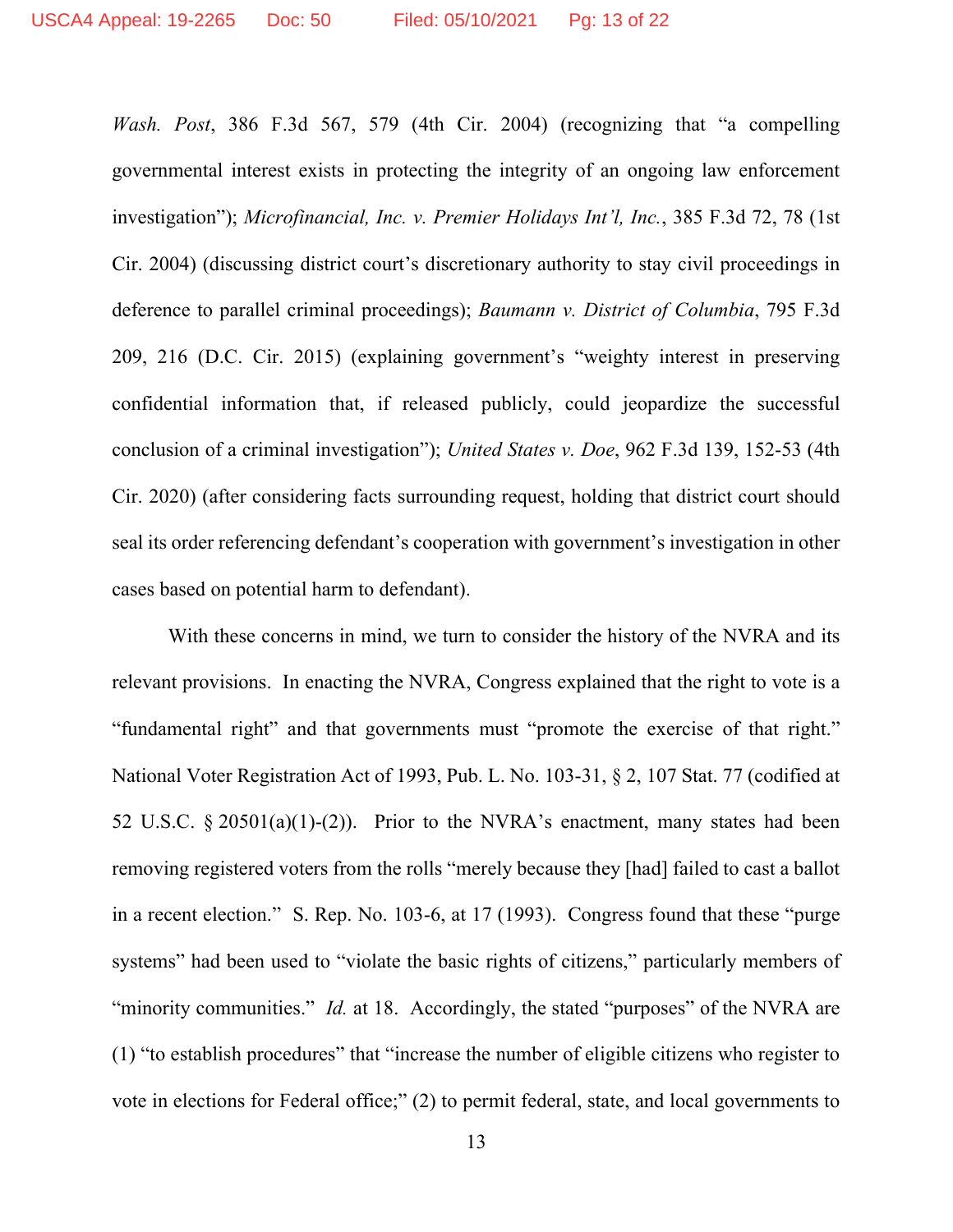"enhance[] the participation of eligible citizens as voters in elections for Federal office;" (3) "to protect the integrity of the electoral process;" and (4) "to ensure that accurate and current voter registration rolls are maintained." 52 U.S.C. § 20501(b). Regarding purposes (3) and (4), any "program or activity" conducted by the state to achieve these particular goals must "be uniform, nondiscriminatory, and in compliance with the Voting Rights Act of 1965." *Id.* § 20507(b).

Under the NVRA, states must permit voters to register by at least three methods: (1) by applying to vote while filing an application for a driver's license; (2) by submitting an application through the United States Postal Service; or (3) by submitting an application in person at a designated location, including offices providing public assistance and services to persons with disabilities. *Id.*  $\S$ § 20503(a)(1)-(3), 20506(a)(2). And, to remove a registrant from the official list of eligible voters, states must establish a "general program" of removal for those who have died or have changed their residence. *Id*. § 20507(a)(4). States also may remove a registrant from eligible voter lists when the registrant requests removal or when state law mandates removal. *Id*. § 20507(a)(3). Indeed, North Carolina law requires the Board to "adopt a uniform program that makes a diligent effort not less than twice each year . . . [t]o remove the names of ineligible voters from the official lists of eligible voters." N.C. Gen. Stat. § 163-82.14(a).

The NVRA's disclosure provision requires that states "maintain for at least 2 years" and allow "public inspection" of "all records concerning the implementation of programs and activities conducted for the purpose of ensuring the accuracy and currency of official lists of eligible voters." 52 U.S.C. § 20507(i)(1). The disclosure provision expressly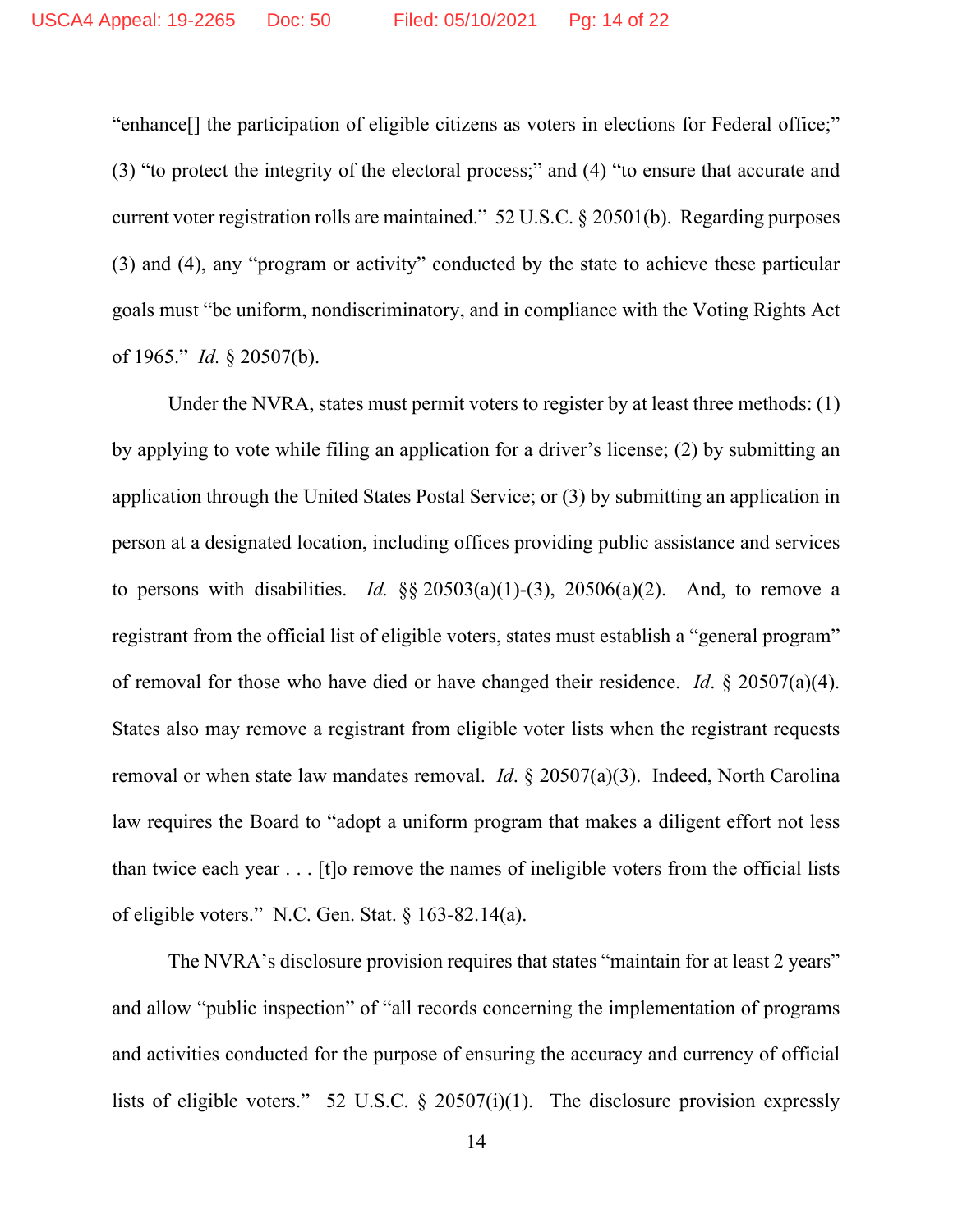exempts two categories of records, namely, records related to an individual's decision declining to register, and records identifying the agency where a voter registered. *Id*.; *see also id.* § 20507(a)(6).

B.

We next discuss in some detail our decision in *Project Vote/Voting for America, Inc. v. Long*, 682 F.3d 331, 333-35 (4th Cir. 2012), in which we considered the NVRA's disclosure provision and held that completed voter registration applications generally are subject to disclosure under the NVRA. $<sup>6</sup>$  We reached this conclusion in the context of the</sup> plaintiffs' request for rejected Virginia voter registration applications and for documents supporting those applications. *Id.* at 333. Although the requested applications had been submitted in a timely manner by individuals in Virginia over a ten-month period before the November 2008 general election, the applicants were unable to obtain approval to vote in the 2008 election. *Id.* The plaintiffs' request arose from a concern that many students who attended a Historically Black College in Norfolk, Virginia, had experienced difficulty in attempting to register to vote. *Id.*

Examining the statutory language, we concluded that "completed voter registration applications" plainly fell within the ambit of the NVRA's disclosure provision, because a state necessarily conducts as a "program" or "activity" an evaluation of those applications to verify an applicant's citizenship, age, and other information to ensure the accuracy of

<sup>6</sup> We note that our decision in *Project Vote* is the only federal court of appeals decision that has addressed the scope of the NVRA's disclosure provision.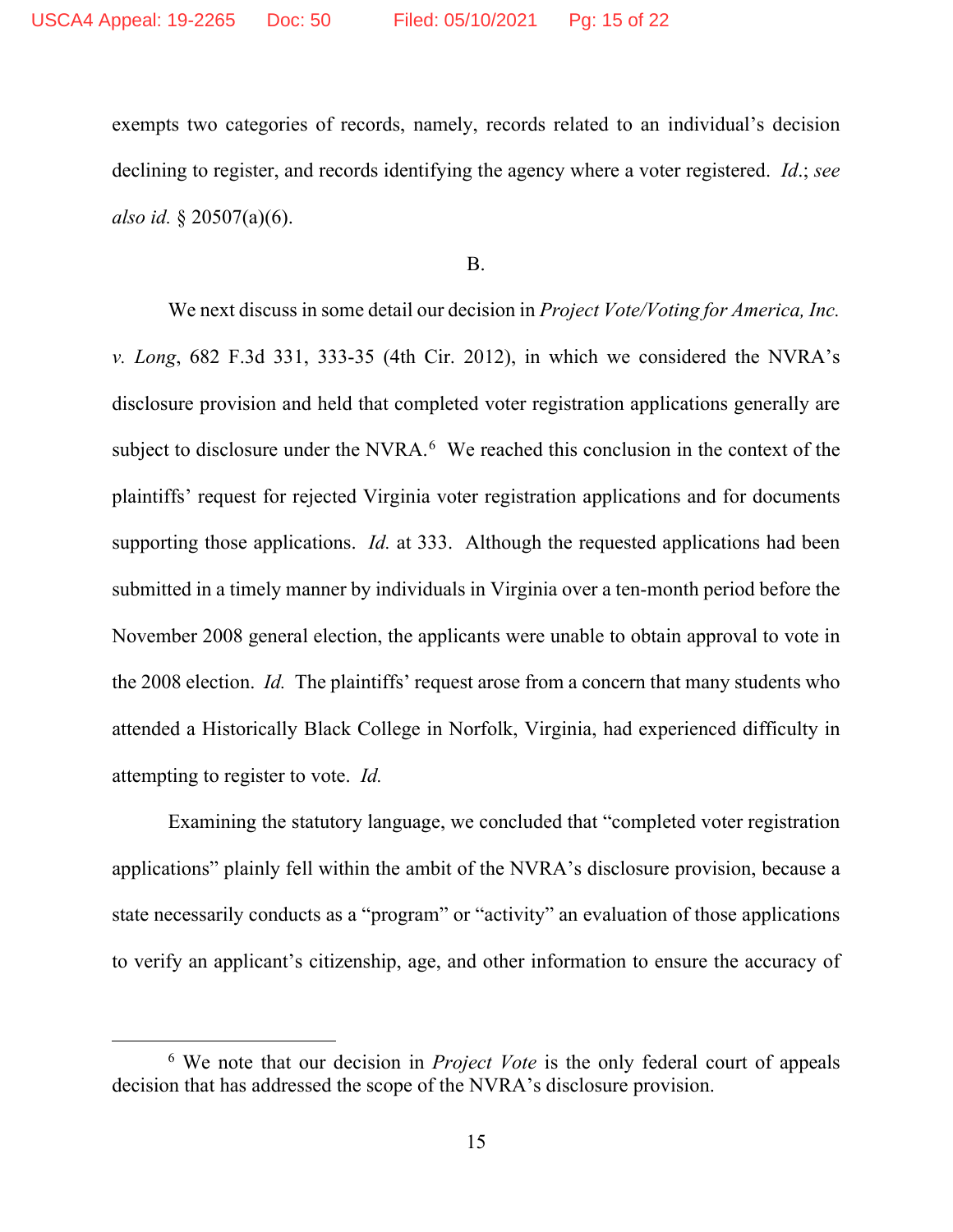the official lists of eligible voters. *Id.* at 336. We explained that the statute's use of the broad term "*all* records concerning the implementation" of such "programs and activities" required that the defendant-election officials in Virginia disclose the requested voter registration applications. *Id.* We also upheld the district court's requirement that disclosed voter applications be redacted to omit applicants' social security numbers, which qualified as "uniquely sensitive information."<sup>7</sup> *Id.* at 339 (citing *Greidinger v. Davis*, 988 F.2d 1344, 1355 (4th Cir. 1993) (holding that requiring disclosure of social security numbers on voter registration application records created an "intolerable burden" on the right to vote in violation of the First and Fourteenth Amendments)).

Finally, in *Project Vote*, we observed that the defendants' privacy concerns regarding registrants' personal information, including criminal history and mental incompetency, were not "unfounded," and that the disclosure of such information "may conceivably inhibit voter registration in some instances." *Id.* Nevertheless, emphasizing the importance of public disclosure to identify "error and fraud" in "the preparation and maintenance of voter rolls," we concluded that Congress had carefully considered the

<sup>7</sup> In reaching our conclusion in *Project Vote*, we also addressed the defendants' arguments that other statutes required maintaining confidentiality of the requested voter registration applications, because those statutes prevented disclosure of the "same type of personal information." *Id.* at 338 (addressing the Help America Vote Act of 2002, 52 U.S.C. § 21082(a), requiring confidentiality regarding provisional ballots, and the Military and Overseas Voter Empowerment Act, 52 U.S.C. § 20302, concerning privacy of overseas voters who request a voter registration application or an absentee ballot). We explained that those statutes were inapplicable because they shielded different sources of information and did not implicate the disclosure of the requested voter registration applications. *Id.*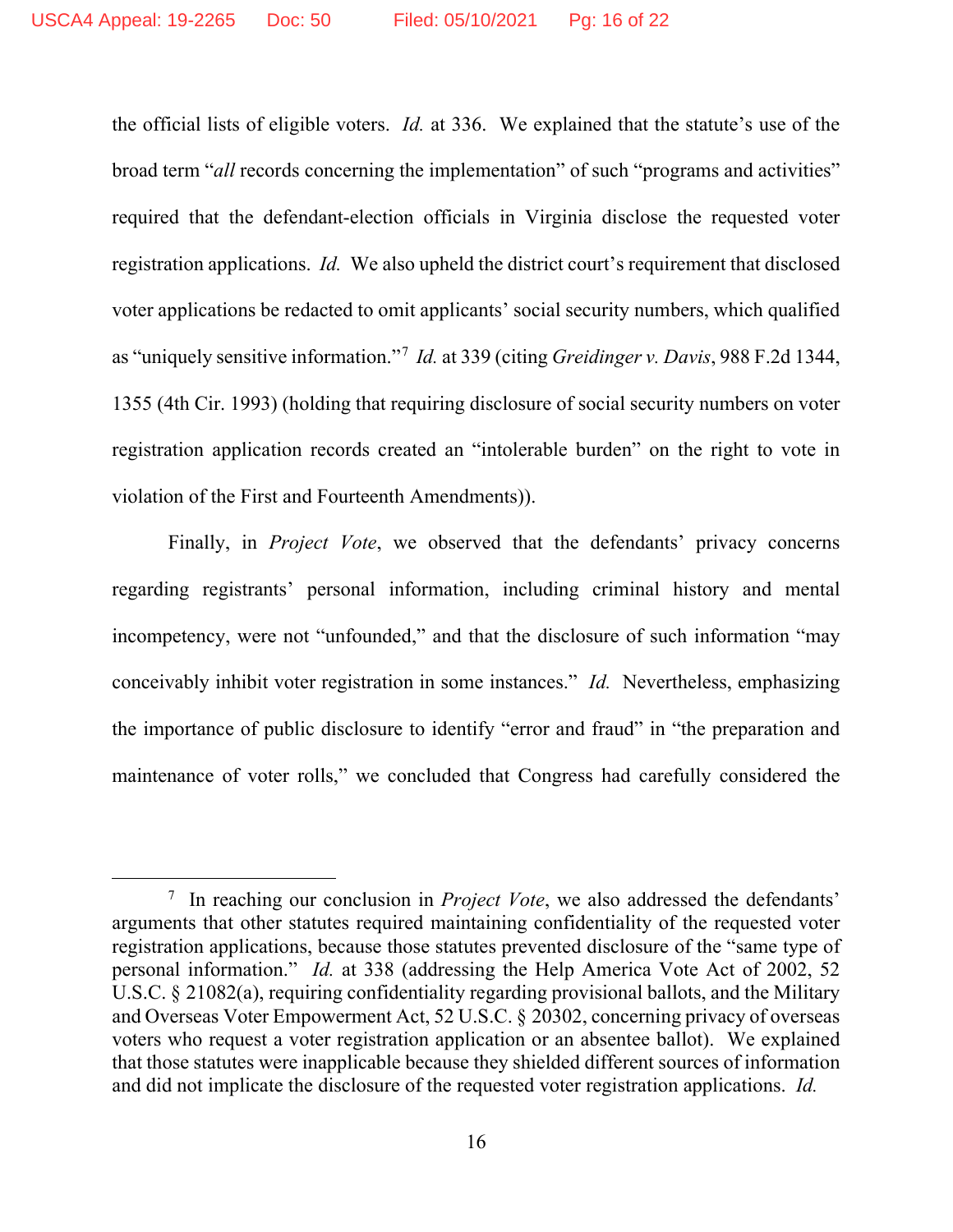"balance between transparency and voter privacy" in enacting the NVRA's disclosure provision. *Id.*

C.

In accord with our statutory analysis in *Project Vote*, we conclude that the Board's efforts in the present case to identify noncitizen registrants qualify as a "program" or "activity" to ensure an accurate list of eligible voters. *See* 52 U.S.C. § 20507(i)(1). As described in the 2016 Audit, the Board took numerous steps to confirm the citizenship of registrants for the 2016 general election and reviewed several sources of information. These activities, like the Norfolk, Virginia board of elections' review of completed voter applications in *Project Vote*, fall within the scope of the NVRA's disclosure provision. Moreover, the statute's use of the term "all records" relating to the Board's "implementation of" the program or activity to identify and remove noncitizens from the voter lists encompasses a broad range of disclosable documents, including completed voter applications. *See Project Vote*, 682 F.3d at 336.

This general principle articulated in *Project Vote*, however, does not require automatic disclosure of all categories of documents requested by the Foundation in the present case. As the district court observed, the essence of the records requested in the present case is distinct from the circumstances present in *Project Vote*. Unlike the request in that case, the Foundation's request necessarily implicates individuals who may have been or are currently under investigation for committing serious criminal offenses under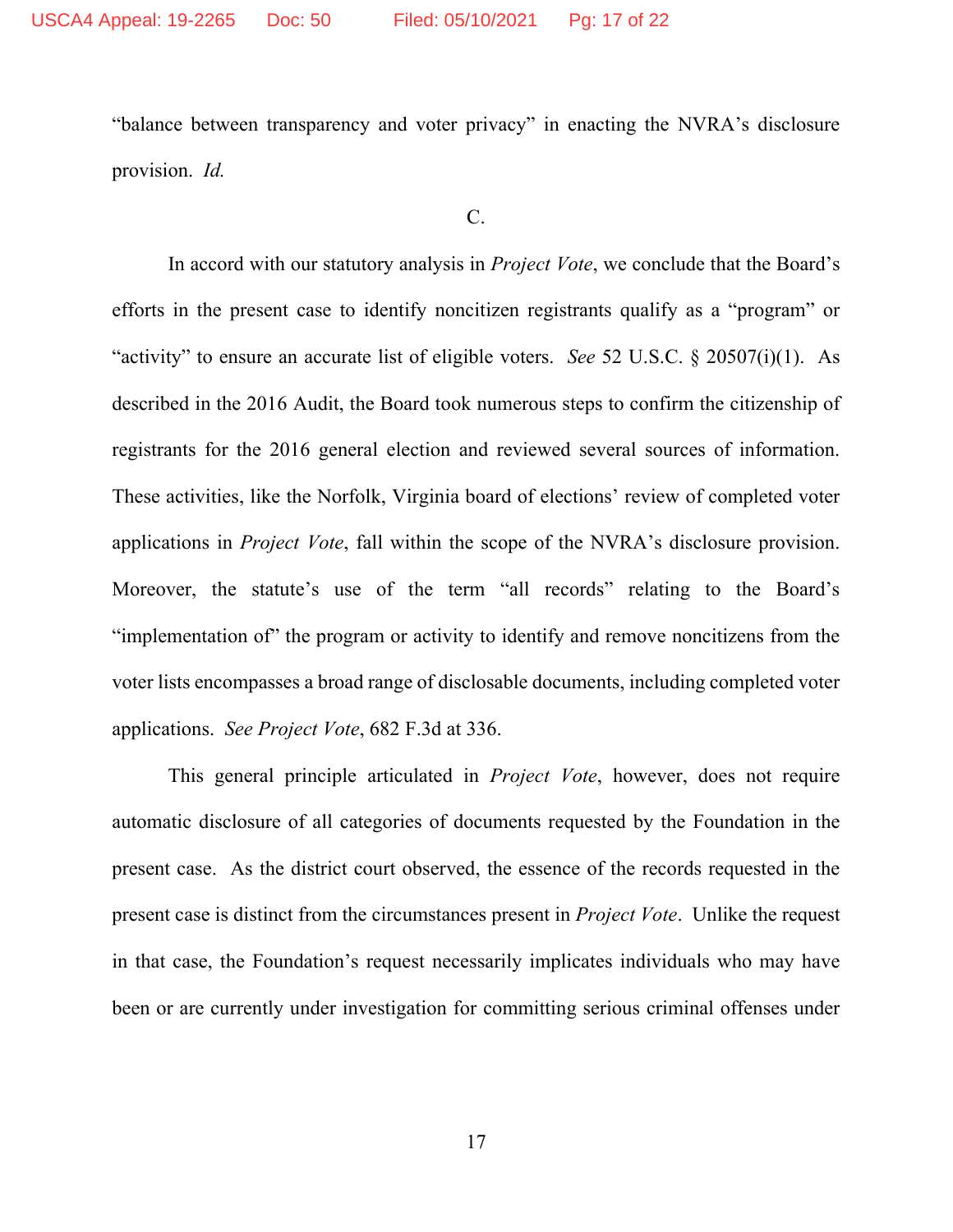state and federal law for registering to vote or for voting in an election as a noncitizen.<sup>8</sup> *See* N.C. Gen. Stat. § 163-275(1) (criminalizing as a felony offense fraudulent voter registration); 18 U.S.C. § 611 (criminalizing the act of voting in a federal election by a noncitizen); 18 U.S.C. § 911 (prohibiting noncitizens from asserting U.S. citizenship); 18 U.S.C. § 1015(f) (prohibiting making a false statement of citizenship in a voter registration application).

The record here shows that, at a minimum, the Board has disclosed to the United States Attorney documents involved in grand jury investigations of 789 individuals statewide, which documents currently may be subject to a sealing order and may overlap with those documents requested by the Foundation. Indeed, the Board moved in the district court to stay the proceedings in the present case based on those criminal investigations.

nothing in the

NVRA prevents a district court from issuing an order to stay proceedings, when appropriate, to shield from disclosure the public records involved in an ongoing law enforcement investigation. *See Microfinancial, Inc.*, 385 F.3d at 78 (describing a district court's "discretionary power to stay civil proceedings in deference to parallel criminal proceedings" after engaging in a nuanced balance of certain factors).

There is a compelling governmental interest in protecting ongoing law enforcement investigations. *See Wash. Post*, 386 F.3d at 579; *see also Doe*, 962 F.3d at 142, 151-53. Accordingly, even though documents related to an ongoing investigation are not listed as

<sup>&</sup>lt;sup>8</sup> We emphasize that simply because an individual is under investigation does not necessarily indicate any wrongdoing on her part.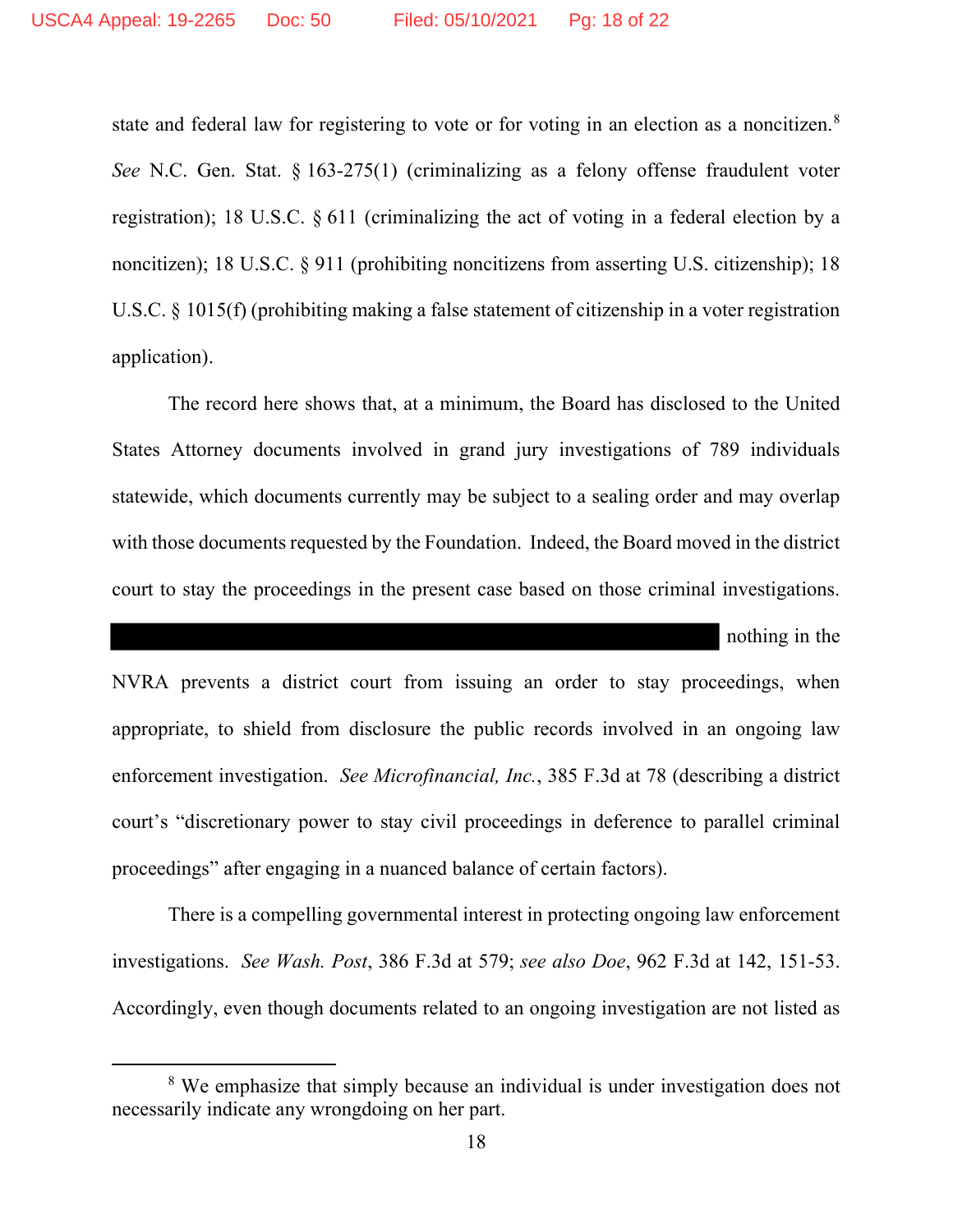an exemption in the NVRA's disclosure provision, the district court nevertheless must consider in the present case whether and to what extent the documents at issue should be kept confidential based on those investigations.

Moreover, the information requested by the Foundation necessarily includes registrants who at one time were identified by the Board as potential noncitizens, but since have been confirmed to be United States citizens. If the identities of those registrants were disclosed to the public, those individuals who ultimately were absolved of criminal wrongdoing nevertheless would be placed at risk of "public brand[ing]." *United States v. Briggs*, 514 F.2d 794, 803 (5th Cir. 1975); *see also Stern v. FBI*, 737 F.2d 84, 91-92 (D.C. Cir. 1984) ("[I]ndividuals have a strong interest in not being associated unwarrantedly with alleged criminal activity."); *United States v. Smith*, 123 F.3d 140, 148 (3d Cir. 1997) (explaining that grand jury secrecy ensures that "persons who are accused but exonerated by the grand jury will not be held up to public ridicule" (quoting *Douglas Oil Co. of Cal. v. Petrol Stops Nw.*, 441 U.S. 211, 219 (1979)).

This risk, however, does not render the requested documents affiliated with potential noncitizens immune from disclosure under the plain language of the NVRA. Instead, as we explained in *Project Vote*, a district court can order redaction of "uniquely sensitive information" in otherwise disclosable documents. 682 F.3d at 339. Here, because of the criminal exposure related to the Foundation's request, sensitive information would include the identities and personal information of those subject to criminal investigations, and those United States citizens who were once identified by the Board as "potentially" failing to satisfy the citizenship requirement but later were exonerated. It is possible that a registrant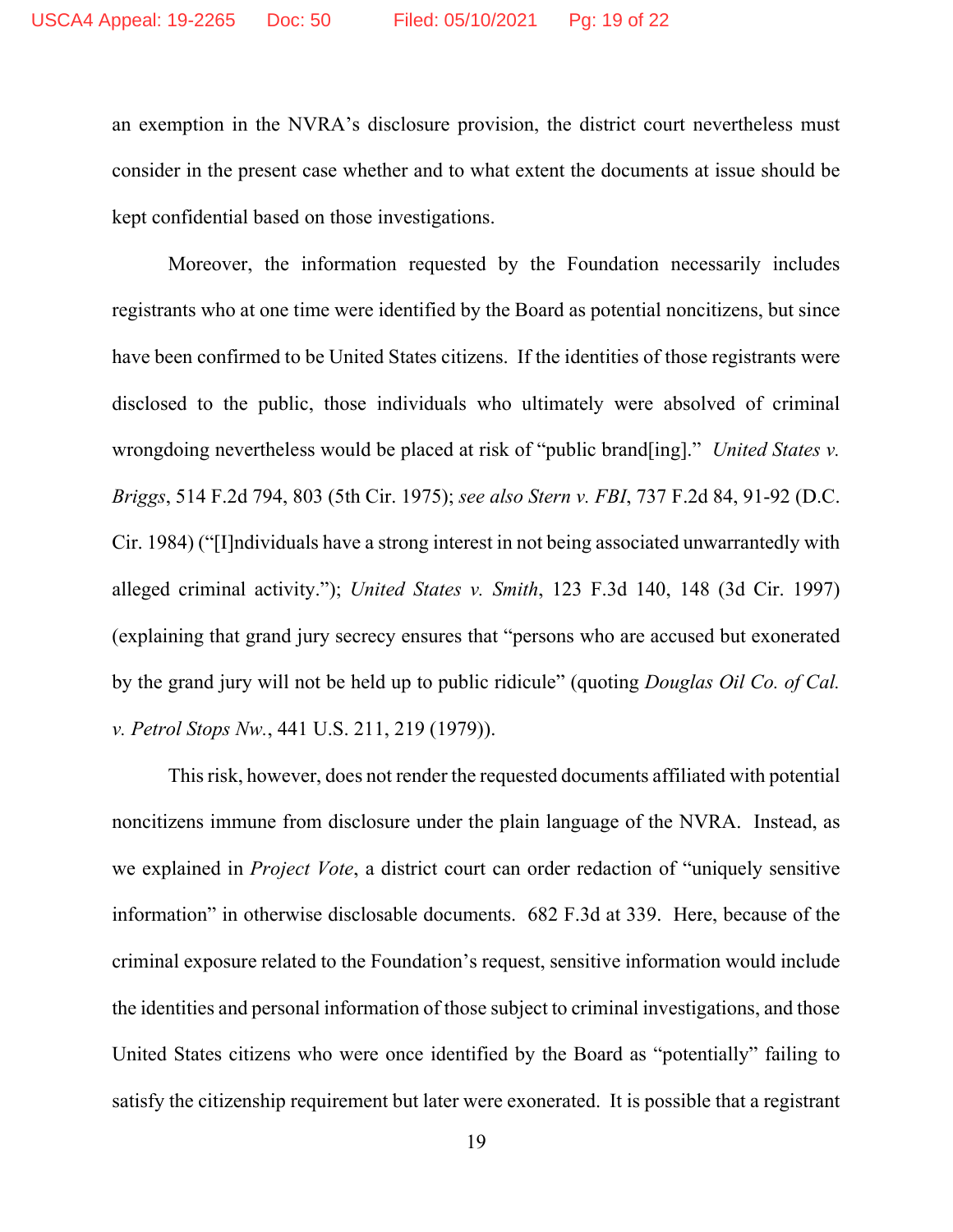could have been "flagged" by the Board as a potential noncitizen, simply for failing to correctly complete the citizen status "check box" on the voter registration application. Being improperly identified as a noncitizen for such an oversight could have long-standing personal and professional repercussions.

Instead of disclosing these individuals' identities and subjecting them to potential embarrassment or harassment, the Board expressed at oral argument its willingness to devise a system of redaction to apply to requested voter registration applications and corresponding documents to the extent they are subject to disclosure. $9$  Such a system would advance these privacy interests while permitting the Foundation to identify "error and fraud" based on citizenship status in "maintenance of voter rolls" in the manner envisioned by Congress when it sought transparency and enacted the NVRA's disclosure provision. *Project Vote*, 682 F.3d at 339.

We therefore conclude that the district court erred in holding that the Foundation failed to state a claim under the NVRA's disclosure provision simply because the request implicated potential criminal conduct of registrants. The disclosure provision does not contain such a blanket exemption and requires a more exacting and tailored analysis than what occurred in this case.

<sup>&</sup>lt;sup>9</sup> We agree with the district court that any disclosure of sensitive documents such as birth certificates and passports would present similar concerns as the sharing of social security numbers.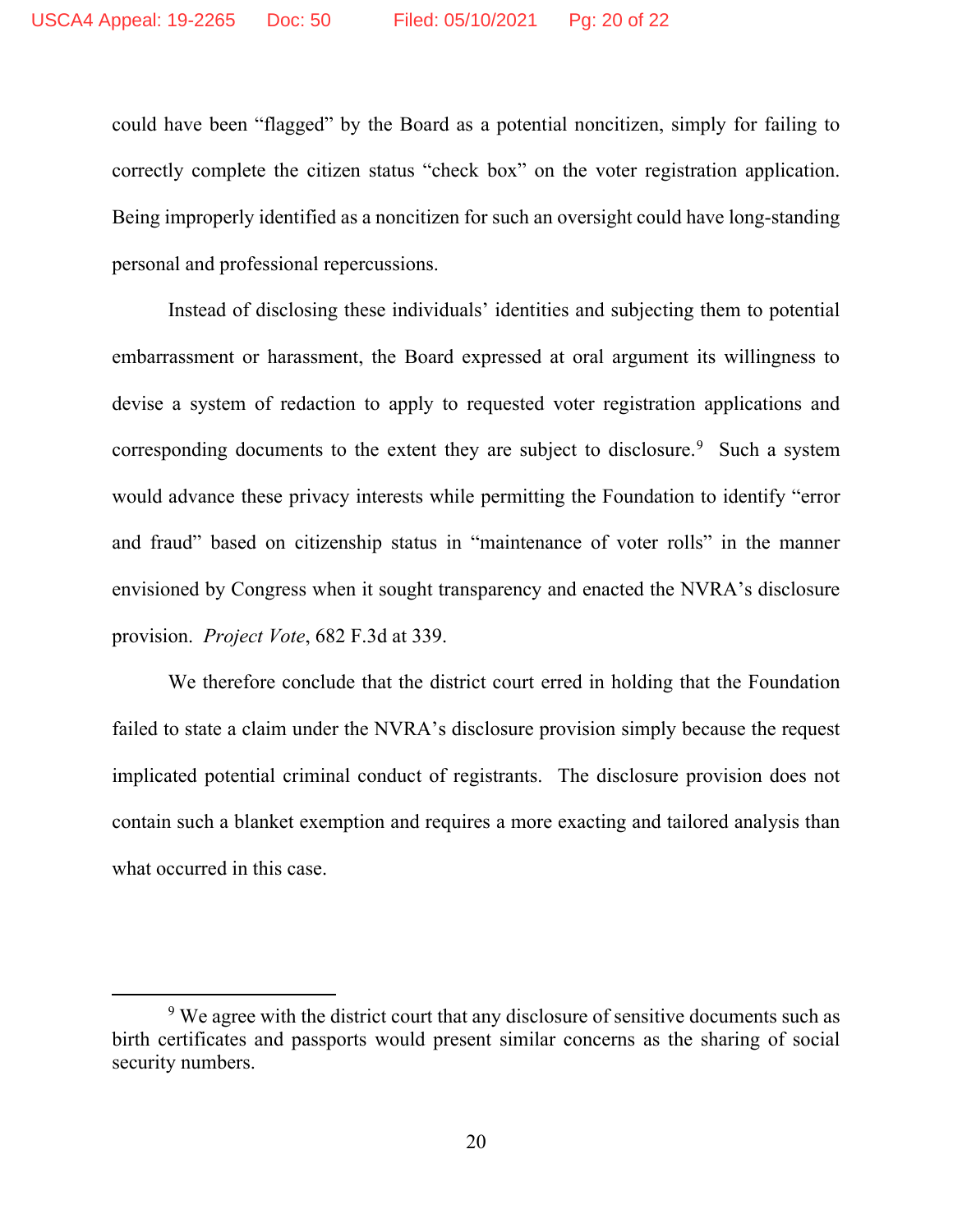On remand, the district court must consider separately which documents and information are subject to protection based on their relationship to ongoing criminal investigations, and order redaction to protect exonerated potential noncitizens and their sensitive information.<sup>10</sup> Should the Board devise a system of redaction as discussed above, the district court can review the individual documents and redactions to ensure that specific redactions correspond with materials protected from disclosure.

Additionally, we observe that because the district court dismissed the Foundation's complaint without permitting discovery, we cannot consider "every particular question that may arise with respect to the implementation" of the disclosure provision in this case. *Project Vote*, 682 F.3d at 340. As previously mentioned, the Foundation's request was wide-ranging and included the Board's correspondence and exchange with registrants, third parties, and state and federal agencies. We therefore agree with the Board that the Privacy Act, the Driver Protection Act, and any other statutory restrictions placed on the release of documents obtained through the SAVE system, may preclude the disclosure of documents obtained by the Board from the DMV and USCIS. We also observe that the MOA with USCIS, to the extent the MOA is consistent with the NVRA's disclosure provision, may bar disclosure of certain information from the SAVE system.However, without an understanding of the documents at issue, we cannot discern what type of

 $10$  We observe that since oral argument in this appeal, the district court, in a separate criminal grand jury proceeding, has lifted the seal and nondisclosure order regarding certain documents. Upon remand in the present case, the district court should consider the effect of this changed circumstance in its analysis regarding disclosure of requested documents.